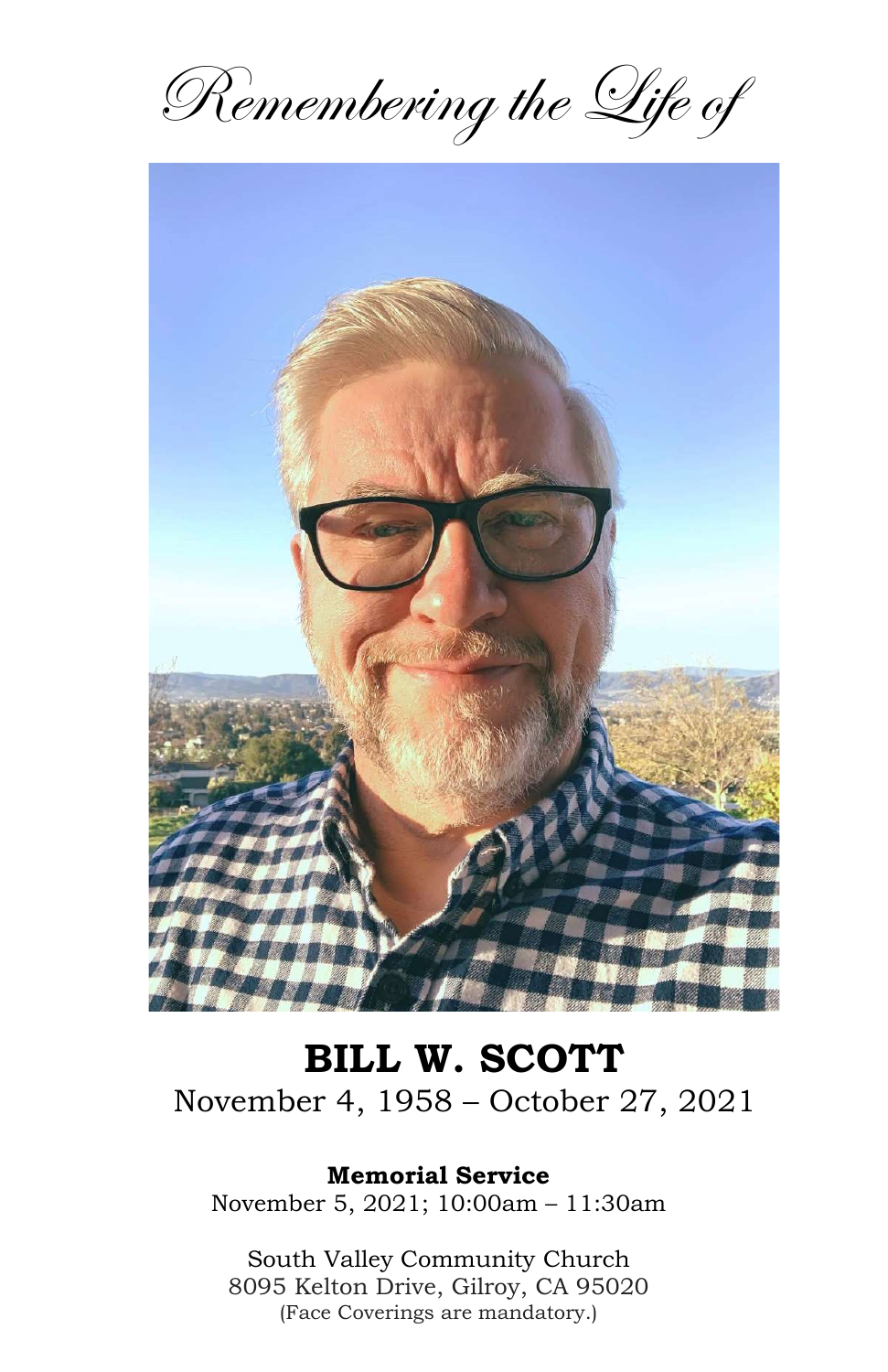#### Welcome & Prayer

Pastor Sam Whittaker &

Pastor Kevin Kurzenknabe

Be Thou My Vision Sung by Drew & Lisa Dowler

> Homily Pastor Isaac Serrano

It Is Well Sung by Drew & Lisa Dowler

### Eulogy

Joshua Scott, Son Michaela Koert, Niece Kate Scott, Daughter-in-Law Linda Cranmer, Niece Levi Scott, Son Starla Scott, Daughter

Lance Nishihara, Family Friend Amanda Schwartz, Business Partner Erik Toth, Family Friend Bill Ready, Former PayPal Boss Christina Nguyen, Former Executive Assistant

Tribute Slideshow

Pastor Isaac Serrano Song: 139 Psalm by Sons of Korah

> Close Pastor Isaac Serrano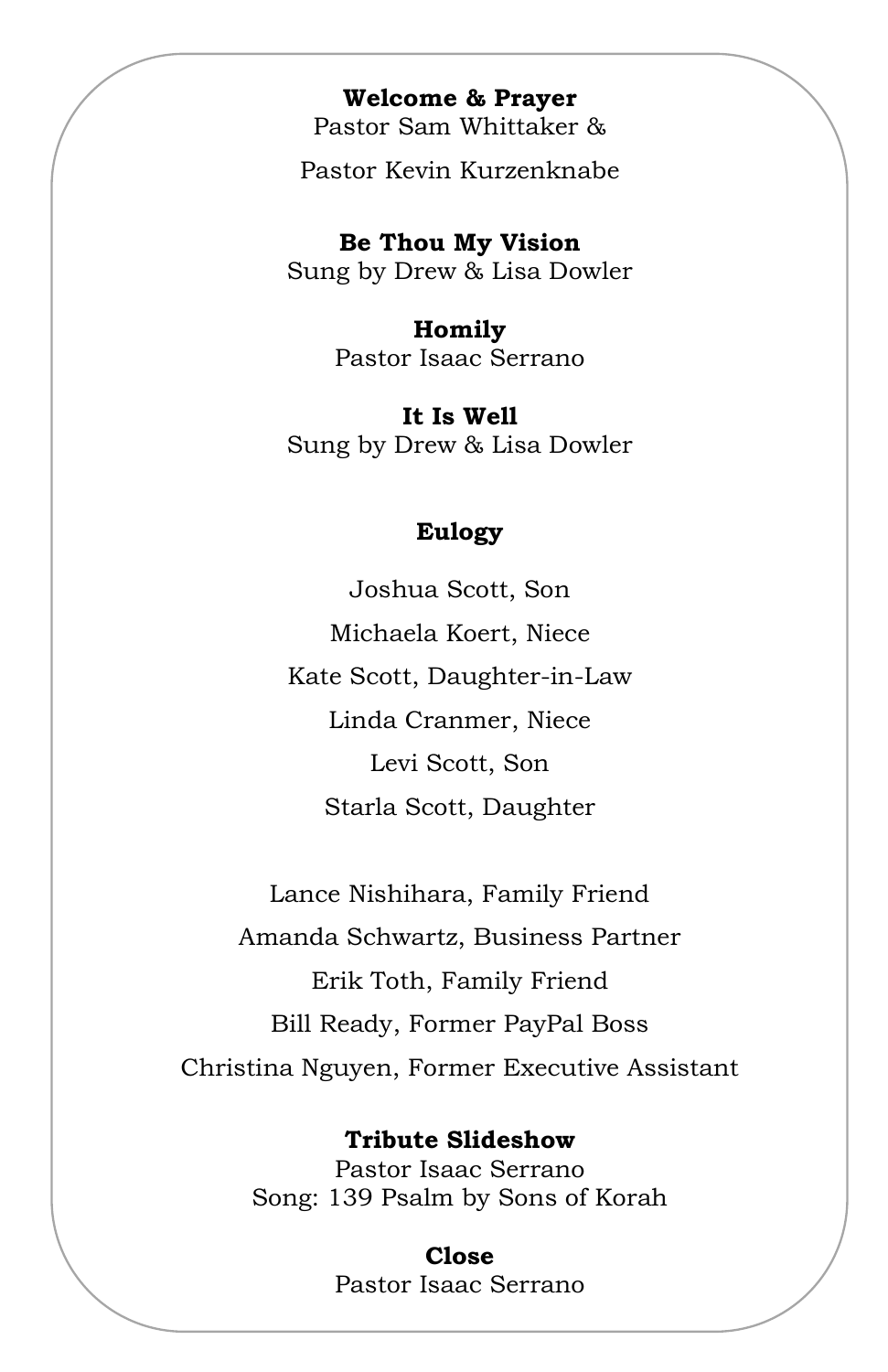#### $\sim$  LOVINGLY REMEMBERED  $\sim$

Bill Wayne Scott was born and raised in Pollok, Texas by Van Buren and Audrey Lee Scott. He married his wife Ruth in 1979; they lived in Texas from 1979 to 2005. In 2005 the family moved to San Jose, California. In 2009 they moved and settled in Morgan Hill, CA. Bill passed away Wednesday, October 27th, 2021 at his home in Morgan Hill doing what he loved: making coffee for his kids. To the people who loved him, he was a superhero. He could accomplish anything, but more importantly, he lifted the people in his life up and helped them reach their goals. Not a day went by where he didn't smile or have a new passion project. He was a gentle soul who will be missed dearly. Bill formed instant connections with everyone he met.

Scott; Ruth's oldest: Andi Starr; his children-in-law: Andrea, He is survived by his wife Ruth Scott and their eight children: Joshua, Jonathan, Starla, Christopher, Benjamin, Hannah, Josiah, and Levi Katherine, Kaelyn, Kristine Scott and Raymond Starr; grandchildren: Caleb, Noah, Monday, Michael, Ethan, Roland, Kaydence, Bentley, Ledger, Mikayla, Jacob, Raven, and Amber; and his brother, Van Buren Scott III. He was preceded in death by his parents Van and Audrey Scott and his brothers, James Robert Scott and Joe Tanner Scott.

## $\sim$  THANK YOU  $\sim$

\_\_\_\_\_\_\_\_\_\_\_\_\_\_\_\_\_\_\_\_\_\_\_\_\_\_\_\_\_\_\_\_\_\_\_\_\_\_\_\_\_\_\_

There are not enough words to fully express our heartfelt thank you to all our family, extended family, friends, and all of Bill's colleagues.

We are incredibly grateful and blessed by your compassionate expressions of sympathy, and the outpouring of prayers, support, and generosity during this difficult time.

Special thank you to Pastors; Isaac Serrano, Sam Whittaker, Kevin Kurzenknabe, & Greg Quirke, Lance Nishihara, Christina Nguyen, Marshall Jay, Amanda Schwartz, Michelle Kurzenknabe, and Suzanne Lopez. Your generous time and support have been a tremendous blessing and monumental impact during this time of solace. I am in awe of God's provision.

With deep loving gratitude,

Ruth Scott & Family